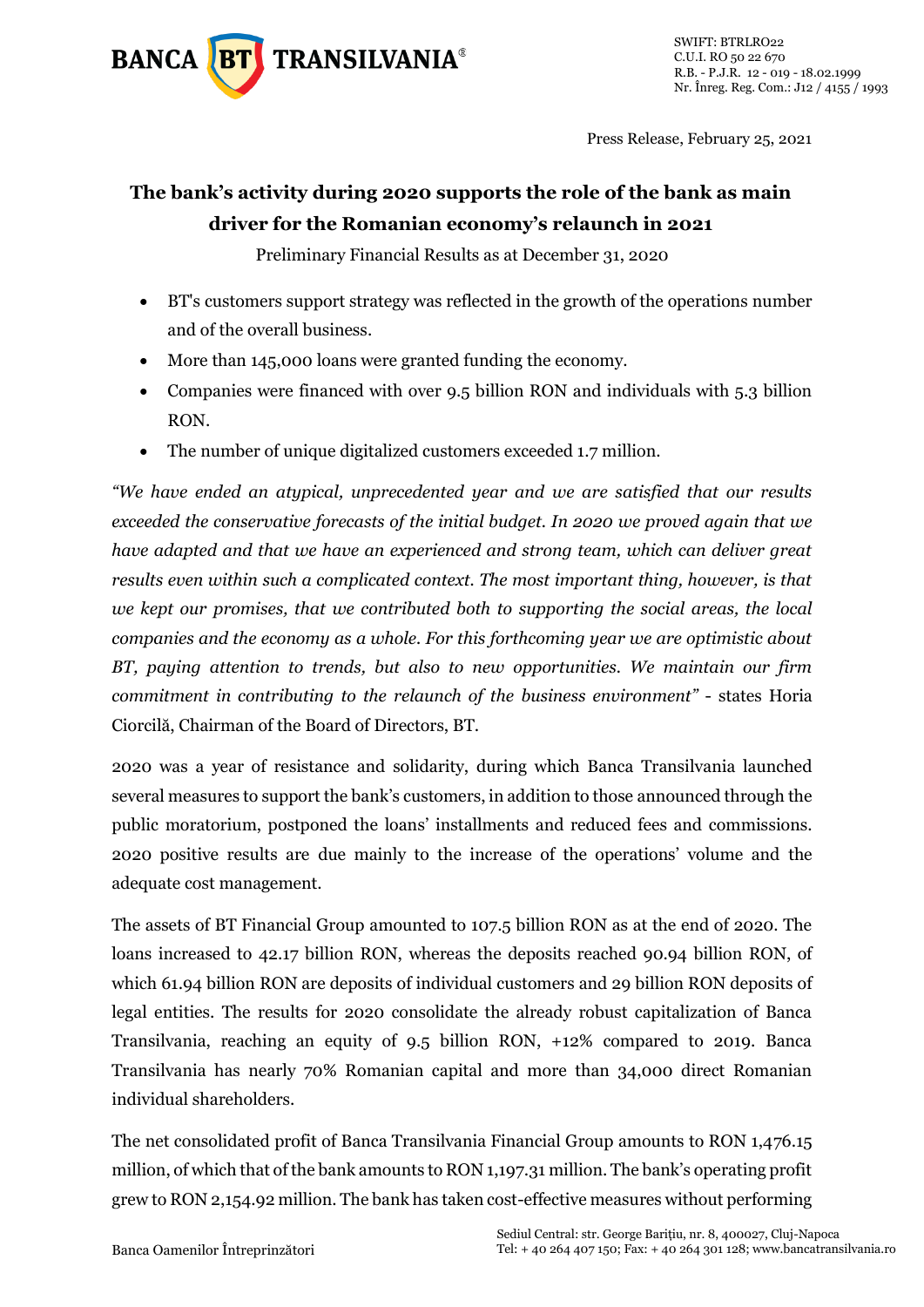

restructurings and despite a decline of the fees' value, during a difficult year. The operational efficiency, measured by the cost / income ratio, was maintained at the comfortable level of 45.3%, due to a well run cost management and efficiency through digitalization of processes.

## **Supporting the Romanians and involvement in the community, in the context of COVID-19:**

#### **BT was the first banking institution to announce measures for it's customers**

- More than 41,000 individual and legal entities clients had their installments deferred.
- Over 400,000 credit cards were exempted, for a 3 months period, from the payment of the monthly obligation due to the extended grace period.
- Through IMM Invest, the government program in which Banca Transilvania was the main bank, the bank granted 10,000 loans, supporting companies counting over 70,000 jobs, especially in the following business fields: wholesale and retail trade, transportation and construction.

#### **The lending continued**

- BT granted 22,000 new loans, amounting to 2.9 billion RON, to over 9,500 SME & Micro customers.
- The SME's loan portfolio (according to the European definition of SMEs) reached 17.6 billion RON.
- Over 10,200 Romanians bought a house with Banca Transilvania's help, being financed during 2020 with approximately 2.5 billion RON.
- The balance of the mortgage/housing loans reached 13.3 billion RON.
- Over 67,300 consumer loans, amounting to 2.4 billion RON, were granted last year.
- The balance of consumer loans reached 10.8 billion RON.

#### **Remote banking has accelerated**

- 500,000 customers made their first online card transaction in 2020.
- Almost 340 million transactions were made with BT cards in 2020, + 22% compared to 2019.
- 1.1 million people use the BT Pay application for everyday banking.

### **Community, BT people and network. BT, the first company to announce significant donations**

- During the state of emergency, the bank contributed with over 2 million EUR to the prevention and limitation of the pandemic, but also to increasing the access to testing and treatment.
- The bank maintained the pace of recruitment during the first half of 2020, compared to the period January-June 2019, employing 500 people in the team.